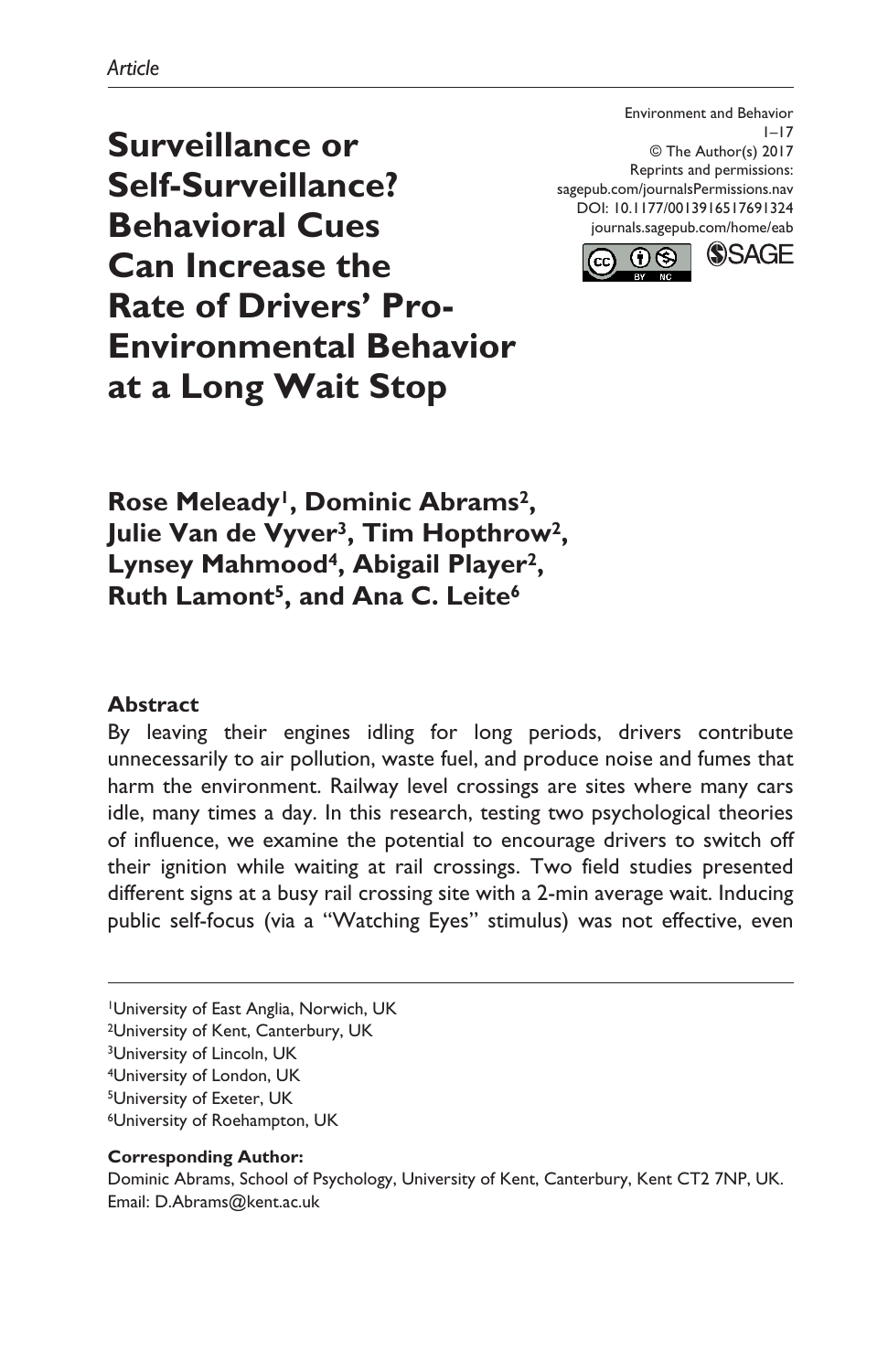when accompanied by a written behavioral instruction. Instead, cueing a private-self focus ("think of yourself") was more effective, doubling the level of behavioral compliance. These findings confirm the need to engage the self when trying to instigate self-regulatory action, but that cues evoking selfsurveillance may sometimes be more effective than cues that imply external surveillance.

#### **Keywords**

psychology, behavior change, driver behavior, self-regulation, watching eyes, pro-environmental behavior, surveillance, private self-focus, visual cues

Road transportation is a major source of air pollution that harms the environment and human health. One of the most potent forms of pollution arises from stationary traffic with idling engines which, as well as wasting fuel, creates an accumulation of particulate matter, carbon monoxide, and nitrogen dioxide in the local environment (Shancita et al., 2014). The detrimental effects for other road users, pedestrians, and residents are exacerbated in many of the United Kingdom's, and other European, smaller historic towns because streets and sidewalks are narrow and traffic concentrations are high. It is recommended that to reduce pollution, drivers should turn off their car engines when likely to be stationary for more than 1 min (Energy Savings Trust, 2016; Transport for London, 2012). Here, we report the results of two field experiments that test the effectiveness of interventions based on psychological theories of reputational concern and self-regulation to encourage drivers to switch off their engines when waiting at a railway level crossing. Results showed that images of "watching eyes" had no impact, but messages that combined clear instructions with a private self-focusing cue were effective, doubleing the rate of pro environmental behavior.

Behavioral science has demonstrated that human decision making can be strongly affected by the presence of environmental cues that affect their reasoning or motivation. Because people frequently rely on fast and intuitive decision-making strategies, even very minimal cues can sometimes have a powerful influence on behavior (Dolan et al., 2012; Thaler & Sunstein, 2008). A good example is the "*watching-eyes effect*." On alternate weeks over a 10-week period, Bateson, Nettle, and Roberts (2006) showed either a picture of eyes or a picture of flowers near to an honesty box for drinks in a staff break room. Staff members paid nearly 3 times as much for their drinks when the picture of eyes was displayed. This is in line with the assumption that humans have evolved to be strongly attuned to cues that their reputation is at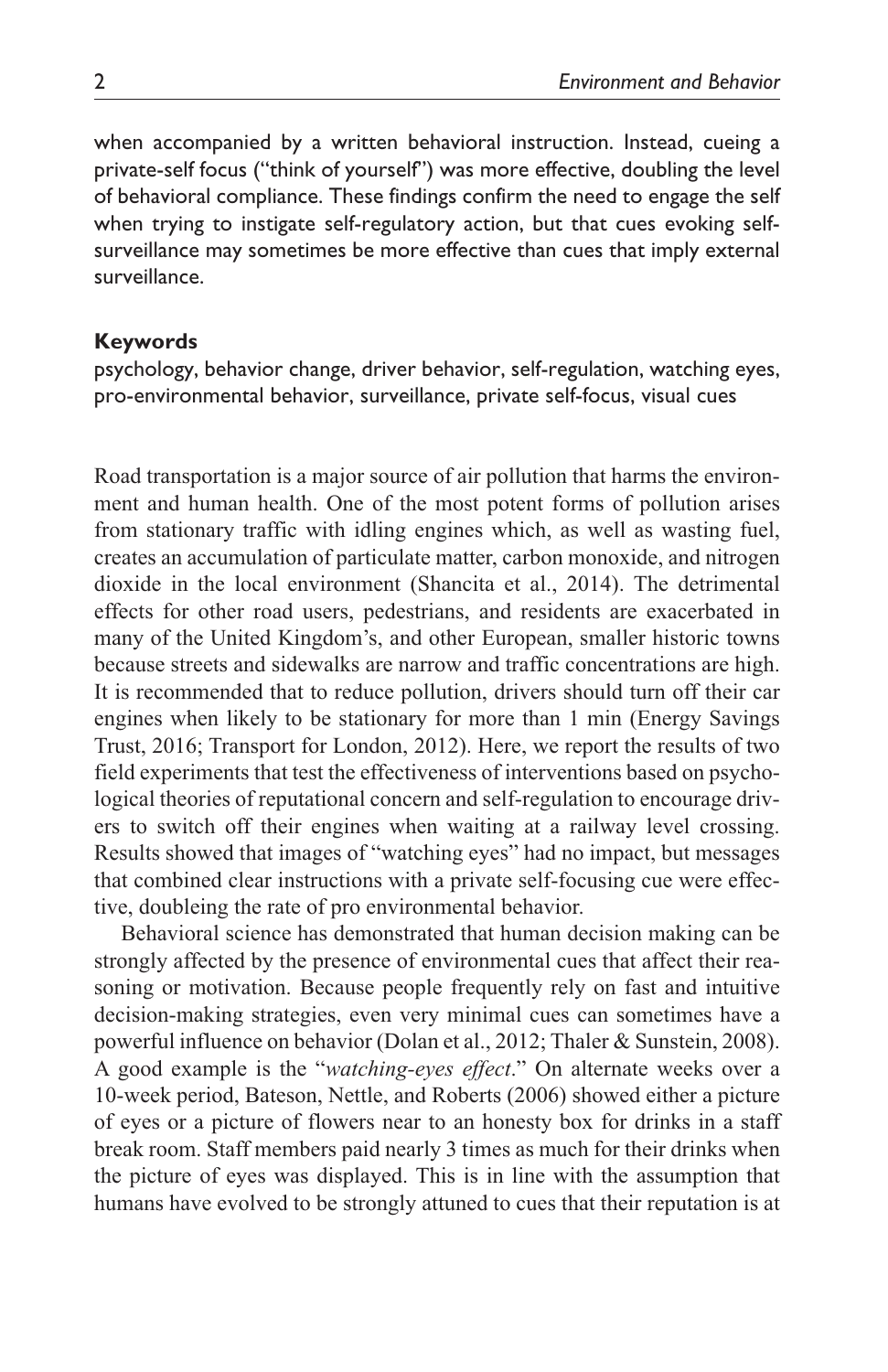

**Figure 1.** The level crossing and surrounding area.

stake, because maintaining a reputation as a cooperative person is necessary for survival in a social system (Burnham & Hare, 2007; Haley & Fessler, 2005). Thus, subtle surveillance cues, such as the watching eyes, can induce cooperative behavior. Subsequent research has shown that images of eyes can increase people's donations to a charity bucket (Powell, Roberts, & Nettle, 2012), their decisions to recycle appropriately (Francey & Bergmuller, 2012), reduce their littering (Bateson, Callow, Holmes, Redmond Roche, & Nettle, 2013; Ernest-Jones, Nettle, & Bateson, 2011), and deter them from stealing from public bicycle racks (Nettle, Nott, & Bateson, 2012). Even eye-like spots displayed on a computer screen have been shown to increase cooperative behavior within economic games (Haley & Fessler, 2005; Rigdon, Ishii, Watabe, & Kitayama, 2009).

In this article, we report two field experiments that examine whether and why surveillance cues have the potential to prompt drivers to turn off their ignitions while waiting. Railway level crossings are sites where many car engines idle, many times a day. Any impact on this behavior, therefore, has clear benefits. The site chosen for the present research was a busy level crossing in Canterbury in Kent, United Kingdom (see Figures 1 and 2). The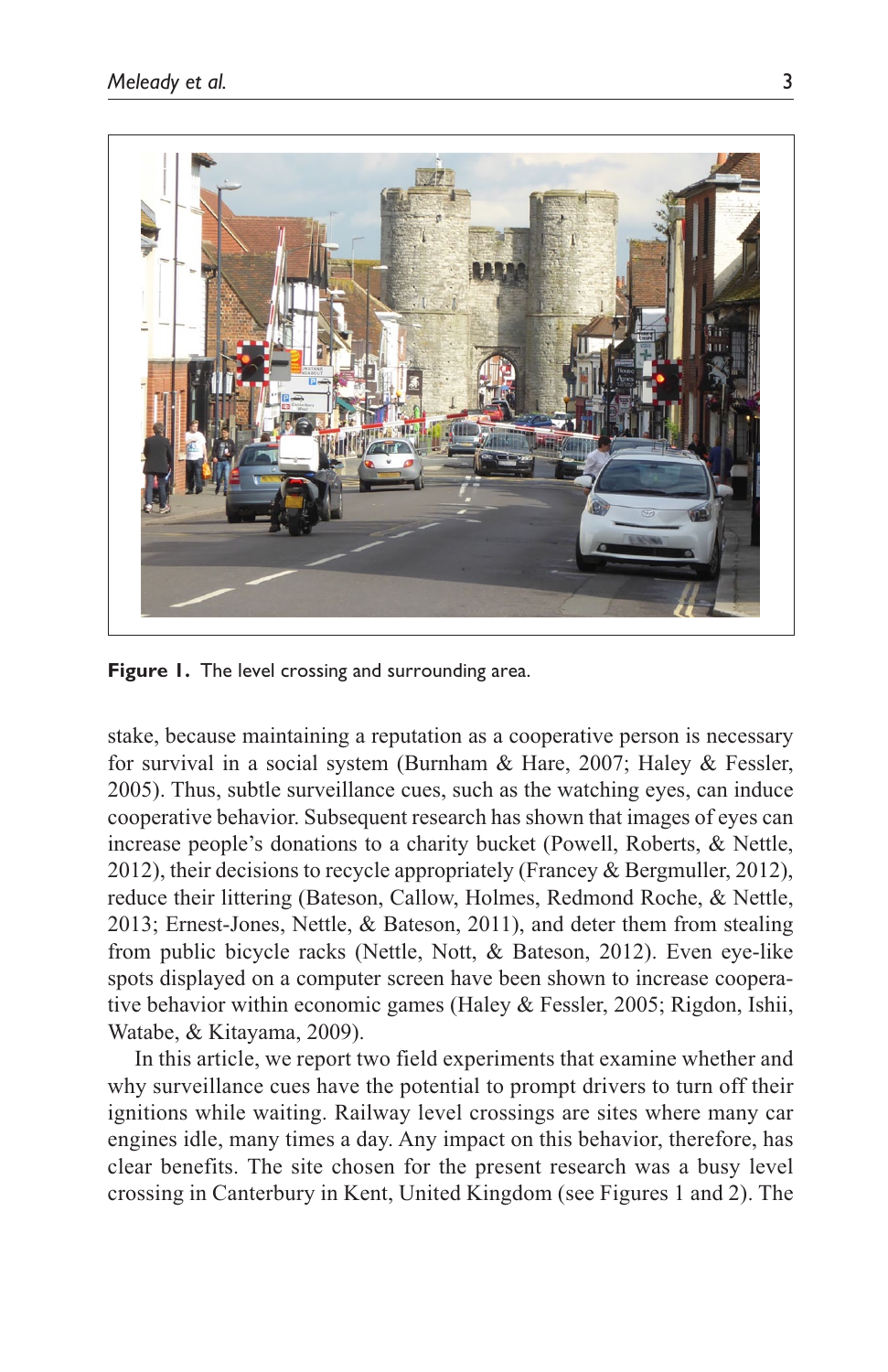

**Figure 2.** Example of queuing traffic when barriers are down.

level crossing is located in the shopping district in the city center on a road lined with shops and cafes. It is part of a major through route to the rail station and to the main city center bus stops. As such, it is heavily congested by both road traffic and pedestrians. During the period in which these experiments were conducted, the annual mean concentration of nitrogen dioxide at our level-crossing site was 39 µg/m3 (Medway Council, 2013) only just meeting the European Commission Air Quality target of 40  $\mu$ g/m<sup>3</sup> (European Commission, 2014). To encourage drivers to turn off their engines while waiting at the level crossing, Canterbury City Council had placed a permanent sign at the crossing (see Figure 3). Although some research suggests that signs alone can change behavior (e.g., McNees, Egli, Marshall, Schnelle, & Risley, 1976; Thurber & Snow, 1980), the message on this sign was designed simply to be an informational request and was not guided by any particular behavioral theory (Canterbury City Council, personal communication, November 3, 2016). Perhaps, owing to the absence of surveillance cues, the existing sign produced low levels of compliance (see baselines). In these experiments, we implemented additional types of surveillance cues in an attempt to increase compliance with the instruction to switch off engines.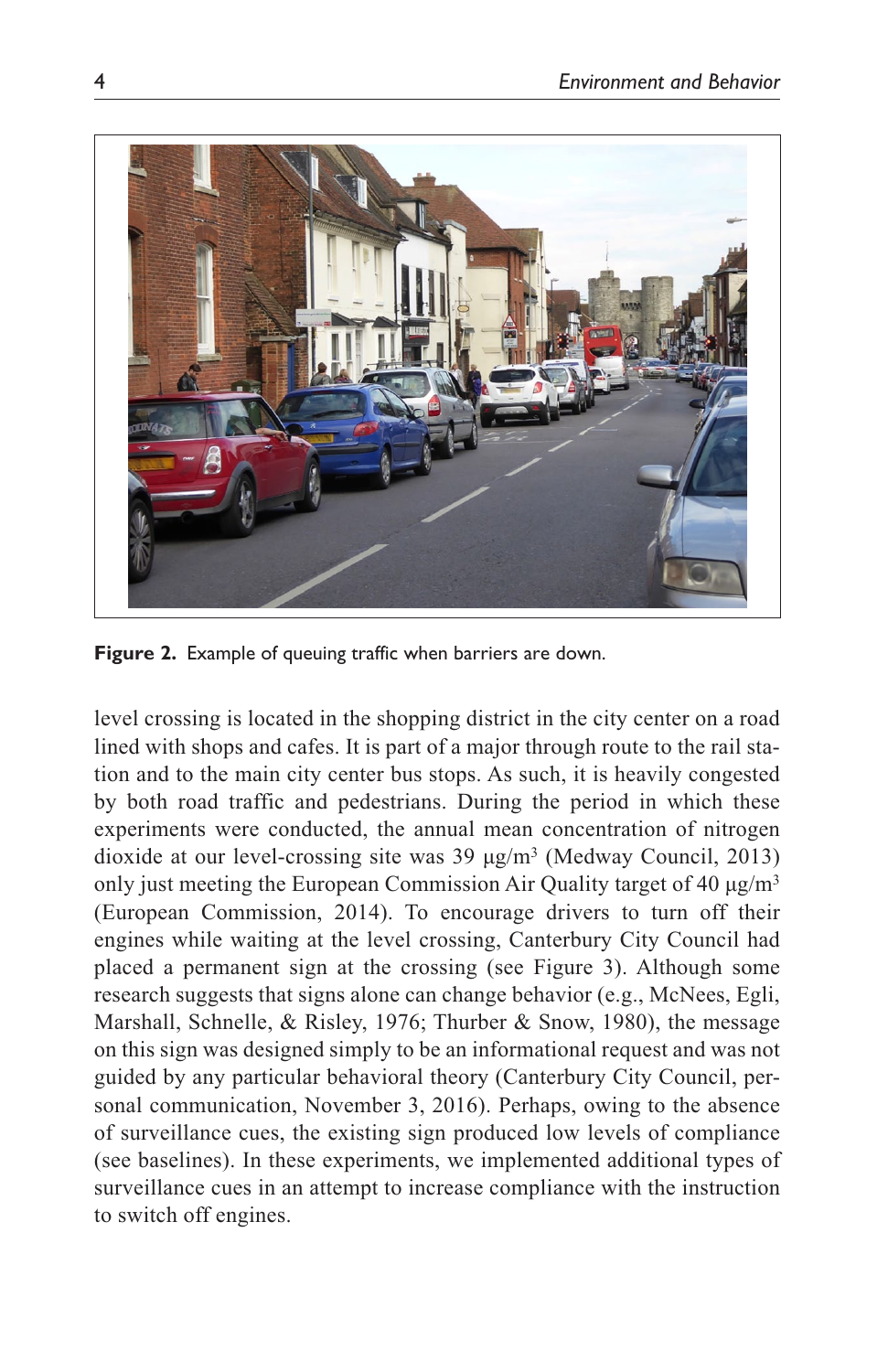

**Figure 3.** Permanent sign at the level-crossing site, placed by the local council.

# **Experiment 1**

Experiment 1 tested whether the addition of "watching eyes" would increase drivers' compliance with the existing instruction to turn off their engines while waiting at the level crossing. A black and white picture of a pair of watching eyes was displayed on a clear and visible placard on the approach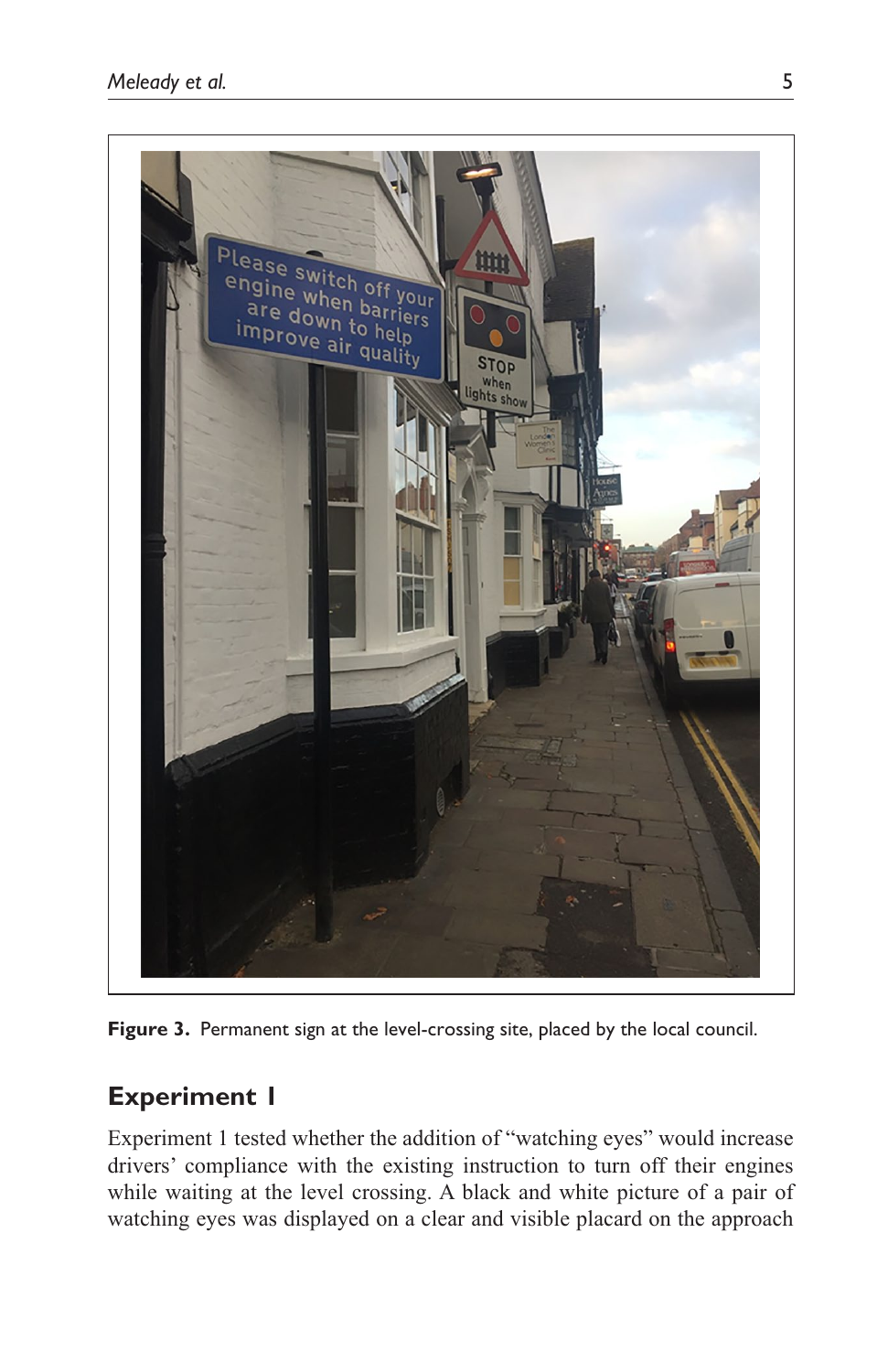

**Figure 4.** "Watching Eyes" manipulation (Experiment 1).

to the railway level crossing. After the barrier dropped and vehicles were all stationary, research assistants walked along the sidewalk, recording whether each vehicle's engine was on or off.

## *Sample and Procedure*

The experimental data were collected during a 6-month period (October 2012 to March 2013). The level-crossing barrier drops 4 times per hour throughout the day. Data were collected Mondays to Saturdays and between 8:00 a.m. and 6:00 p.m. Data collection took place in 1 hr blocks in one of three periods: morning, early to mid-afternoon, and late afternoon. We randomly varied the time that data collection took place across days to reduce the chance that the same driver would be sampled more than once (e.g., while making their regular journeys to or from work), and in order that intervention conditions were not confounded with time of testing. Data were only collected during university term time when research assistants were available, and not during the Christmas or New Year period.

Across trials, the barriers were down for a mean of 2.33 min  $(SD = 0.79)$ min). An average of 22 cars were sampled in each trial. Vehicles were grouped by barrier drop and assigned to either the baseline or intervention condition. The same condition would be used for all barrier drops within 1 hr. Assignment to condition was random across the time of the trial and the direction of approach to the barrier.

The intervention sign showed a black and white image of a pair of eyes with a direct forward gaze in a photo of a man's face taken from Bateson et al. (2006; see Figure 4). It was presented on a  $420 \times 594$  mm (A2) (16.5  $\times$ 23.4 inch) placard 2 m high at the curbside. The placard was positioned approximately 5 m from the existing council sign, and 75 m before the barrier such that all vehicles would pass the sign on their approach on the level crossing. While the barrier was down and the vehicles were stationary, a single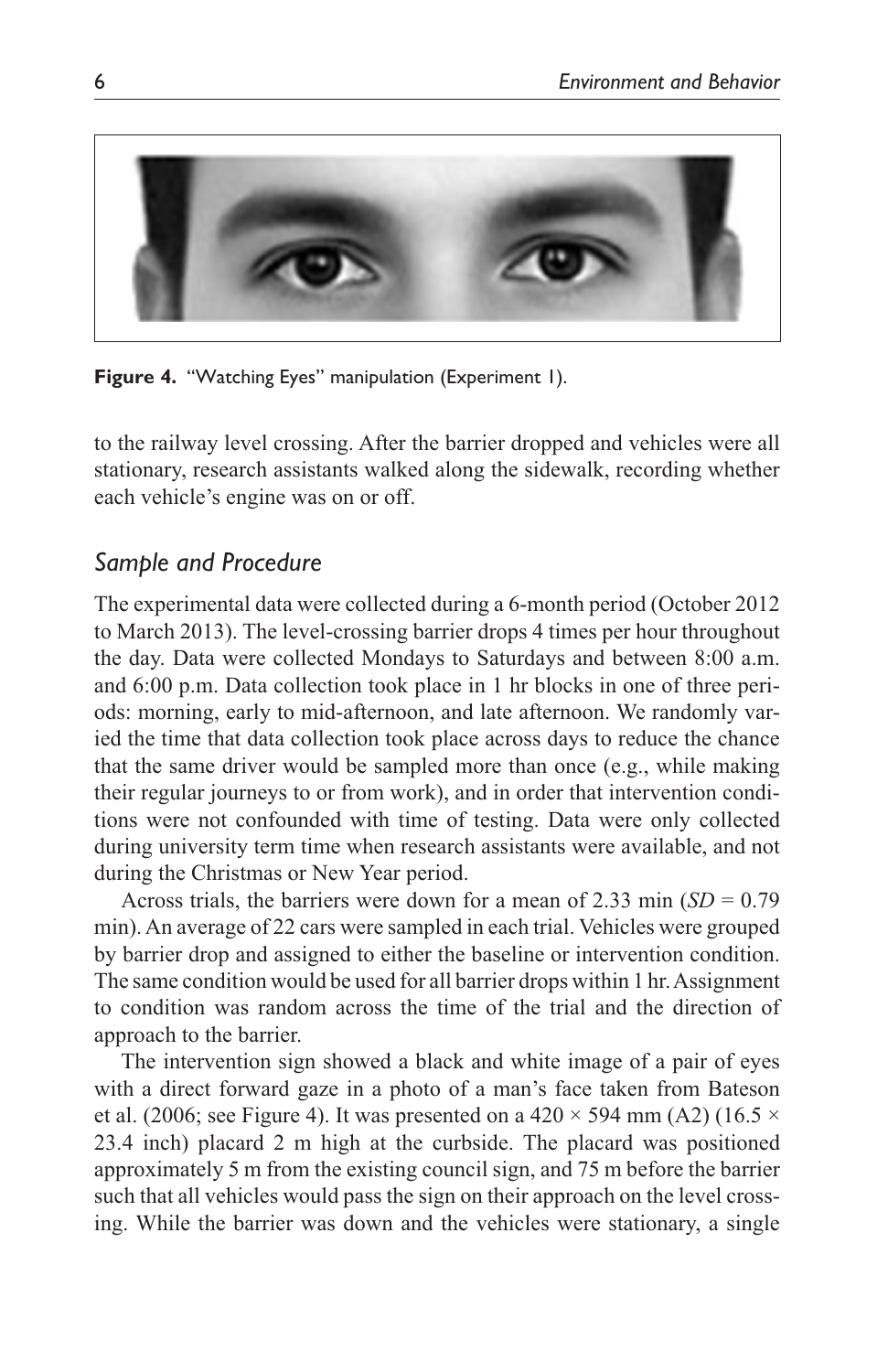research assistant walked along the sidewalk from the barrier to the sign recording whether each vehicle's engine was on or off.

The outcome measure was binary and was measured discreetly by viewing exhaust activity and listening for engine noise emitted from each vehicle. Interrater reliability of this method was established in a baseline (no placard) sample of 160 vehicles prior to the start of the formal data collection period, and showed that there was high consistency in the on/off codes of independent judges of the same vehicles,  $\chi^2(1, N = 160) = 1.48$ ,  $p = .224$ , range = 25-33%, switch off engines. Discrepancies were inspected and instructions to observers were modified to eliminate ambiguities in the coding instructions for the experiment.

Traffic included cars, public transportation, taxis, motorcycles, trucks, and delivery vehicles. The experiments focused on the behavior of car drivers because they can be largely assumed to have responsibility for their own vehicles.<sup>1</sup> In Experiment 1, data were collected from 216 cars ( $n_{\text{baseline}} = 112$ ,  $n_{\text{intervention}} = 104$ ). The number of drivers who turned their engine off in the experimental condition was compared with baseline measurements when no image was displayed. Pretest data also confirmed that there was no difference between baseline recordings when no placard was displayed versus when a blank placard was displayed (23% switched off engines,  $n = 52$  baseline,  $n =$ 48 blank sign,  $\chi^2(6, N = 100) = 7.73$ ,  $p = .259$ . To control for variance arising from random factors such as the weather, the duration that the barrier was down (typically for between 2 and 4 min), the number of people in the vehicle (estimated), and time of day of the trial, each of which could potentially affect a driver's decision, these variables were also recorded and were treated as statistical covariates in the analyses that follow.

### *Results and Discussion*

The data were analyzed with logistic regression. Contrary to expectations, results revealed no significant difference in the proportion of drivers who turned off their ignition in the watching eyes condition (20.2%) and the baseline condition (26.8%), and in fact the trend was opposite to the direction predicted by the reputational concern hypothesis. Neither the experimental condition nor any of the covariates had a significant association with drivers' decisions to switch off their ignition,  $\chi^2(6, N = 216) = 7.61$ ,  $p = .268$ , Nagelkerke  $R^2$  = .05 (see supplementary materials for full regression model). Experiment 1 failed to find an effect of a watching eyes intervention on the rate of drivers turning off their engine while waiting at a level crossing.<sup>2</sup>

This is not the first study that has failed to find a watching eyes effect (e.g., Carbon & Hesslinger, 2011; Fehr & Schneider, 2009; Northover, Pedersen,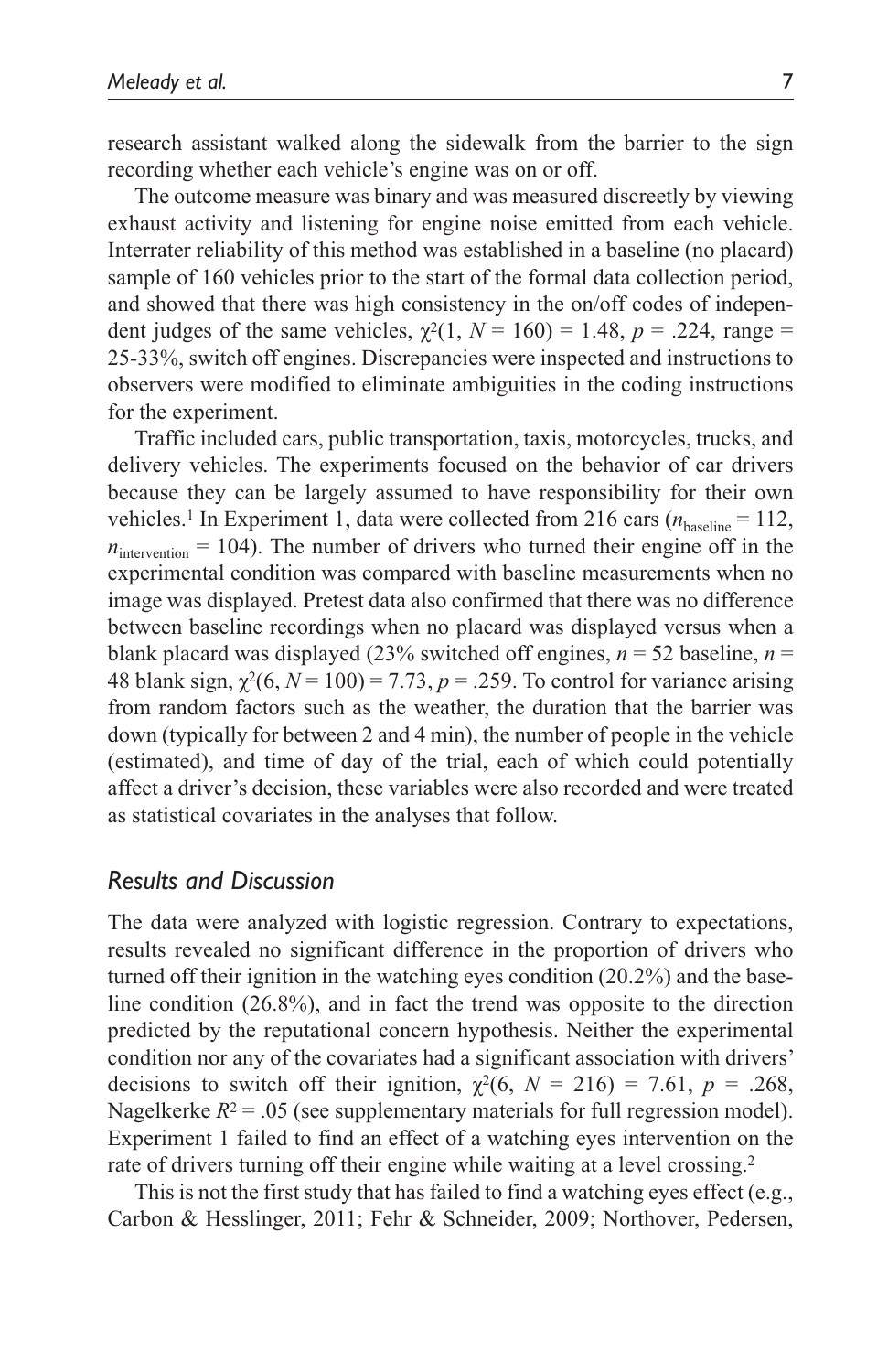Cohen, & Andrews, 2016). Noting the methodology of prior research, however, we conjectured that it may be necessary to provide meaningful direction in addition to the surveillance cues of watching eyes. Typically, watching eyes are presented with an accompanying written instruction. In our case, the sign instructing drivers to turn off their idling engines (placed by the Council) was independent of the image of the eyes, and so, drivers would not necessarily link the two stimuli.

According to self-regulation theory (Carver & Scheier, 1982), when people are facing a behavioral decision, they will default to past habits unless (a) a different behavioral standard is made salient and (b) their attention is directed to an assessment of whether they are complying with that standard. A powerful method for directing attention in this way is to direct it toward the self. That is, people implicitly ask themselves, "am I doing the right thing?" and to verify this, they check against the available rules or standards in the situation. Watching eyes induce self-focused attention (Pfattheicher & Keller, 2015) directed at the public aspects of self, but it may also be necessary to make a relevant behavioral standard salient. Therefore, we tested whether adding an explicit instruction to the image of the watching eyes (instructive watching eyes) would lead to behavior change.

However, even with a behavioral standard available, there are also reasons why watching eyes may not produce the desired behavior. First, they may induce uncertainty or evaluation apprehension, which is likely to be experienced as general anxiety about being judged by others. This disrupts the regulation of behavior (Abrams & Manstead, 1981; Carver & Scheier, 1982; Pfattheicher & Keller, 2015). Second, drivers may not assume that others can easily detect whether their engine is on or off. This means that they would not regard the behavior as being in the public domain, and therefore, that it was not reputationally relevant. Consequently, an effective intervention should be one that induces self-regulation but that does not confound it with reputational concern. If the watching eyes effect in previous research has depended on participants' self-regulation to a reputational standard, and its absence in the present research was because that standard is either ambiguous or disruptive for drivers, we reasoned that a more effective approach should be to use a cue that directs attention to the self but does not also create evaluation apprehension. It is possible to direct attention to the "private self" (thoughts, values, or feelings) rather than the public self (public image; Carver  $\&$ Scheier, 1982). Private self-focus should increase self-regulation without invoking evaluation apprehension or reputational concern. Therefore, in a second experiment, we clarified the standard by making it explicit, and then sought to examine whether reputational concern versus private self-regulation would be the better route for increasing adherence to that standard.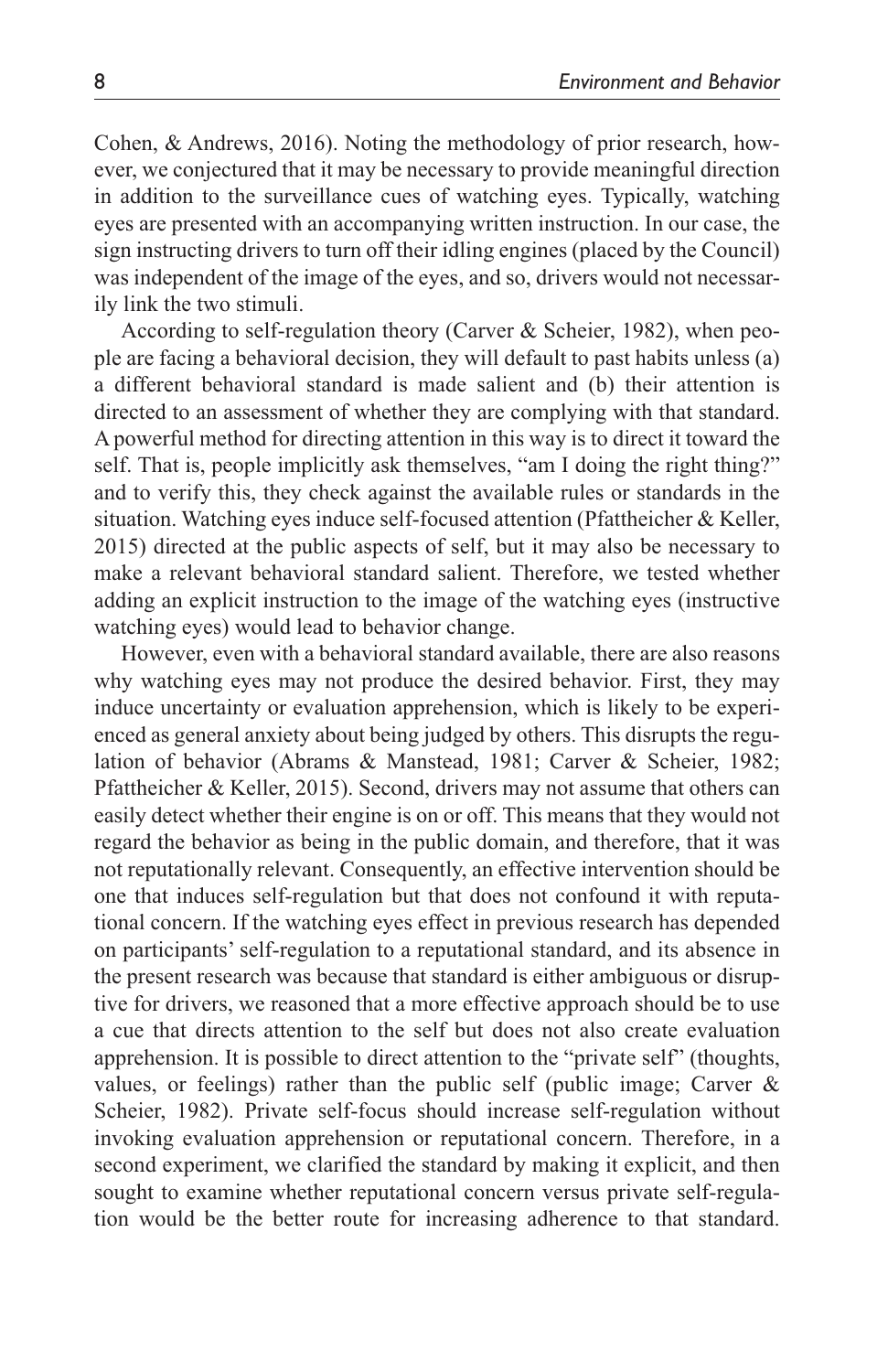Specifically, we tested the effectiveness of a modified (instructive) watching eyes manipulation compared with a private self-attention manipulation as cues to increase the probability that drivers would switch off their engines while waiting at the level crossing.

## **Experiment 2**

Experiment 2 compared the effectiveness of a modified, instructive watching eyes manipulation designed to evoke public self-focus, with a manipulation designed to evoke private self-focus. The latter was achieved simply by asking people to "think of yourself." We hypothesized that the combination of this private self-focusing cue and the relevant behavioral standard should be effective.

## *Sample and Procedure*

In Experiment 2, data were collected from 325 cars  $(n_{\text{baseline}} = 99)$ ,  $n_{instructive \text{ watching eyes}} = 123$ ,  $n_{self.focus} = 103$ ). Groups of cars (grouped by barrier drop) were randomly allocated to either the baseline condition, or one of the two experimental interventions. In the instructive watching eyes condition, the same image of eyes used in Experiment 1 was accompanied by the message "*When the barriers are down switch off your engine*." In the private self-focused condition, the image of eyes was replaced by text priming self-relevance. The message read "*Think of yourself: When barriers are down switch off your engine*" (see Figure 5). The size and style of font was held constant across both conditions (font type = Franklin gothic medium, font size  $= 100$  pt). All other aspects of the procedure were identical to that of Experiment 1.

### *Results and Discussion*

The logistic regression analysis revealed a significant omnibus test of model coefficients,  $\chi^2(7, N = 325) = 26.55$ ,  $p < .001$ , Nagelkerke  $R^2 = .11$  (see supplementary materials for full regression model). None of the covariates had significant effects but there was a significant effect of condition (Wald  $=$ 14.95,  $p < .001$ ). Fewer drivers switched off their engines in the baseline (20%) than in the instructive watching eyes condition (30%),  $B = .60$ ,  $SE =$ 0.34, Wald  $= 3.07$ ,  $p = .08$ ). Significantly more drivers switched off their engines in the private self-focused condition (51%) than in the baseline condition,  $B = 1.57$ ,  $SE = 0.41$ , Wald = 14.68,  $p < .001$ . The odds ratios revealed that drivers were 1.83 times more likely to switch off their engines in the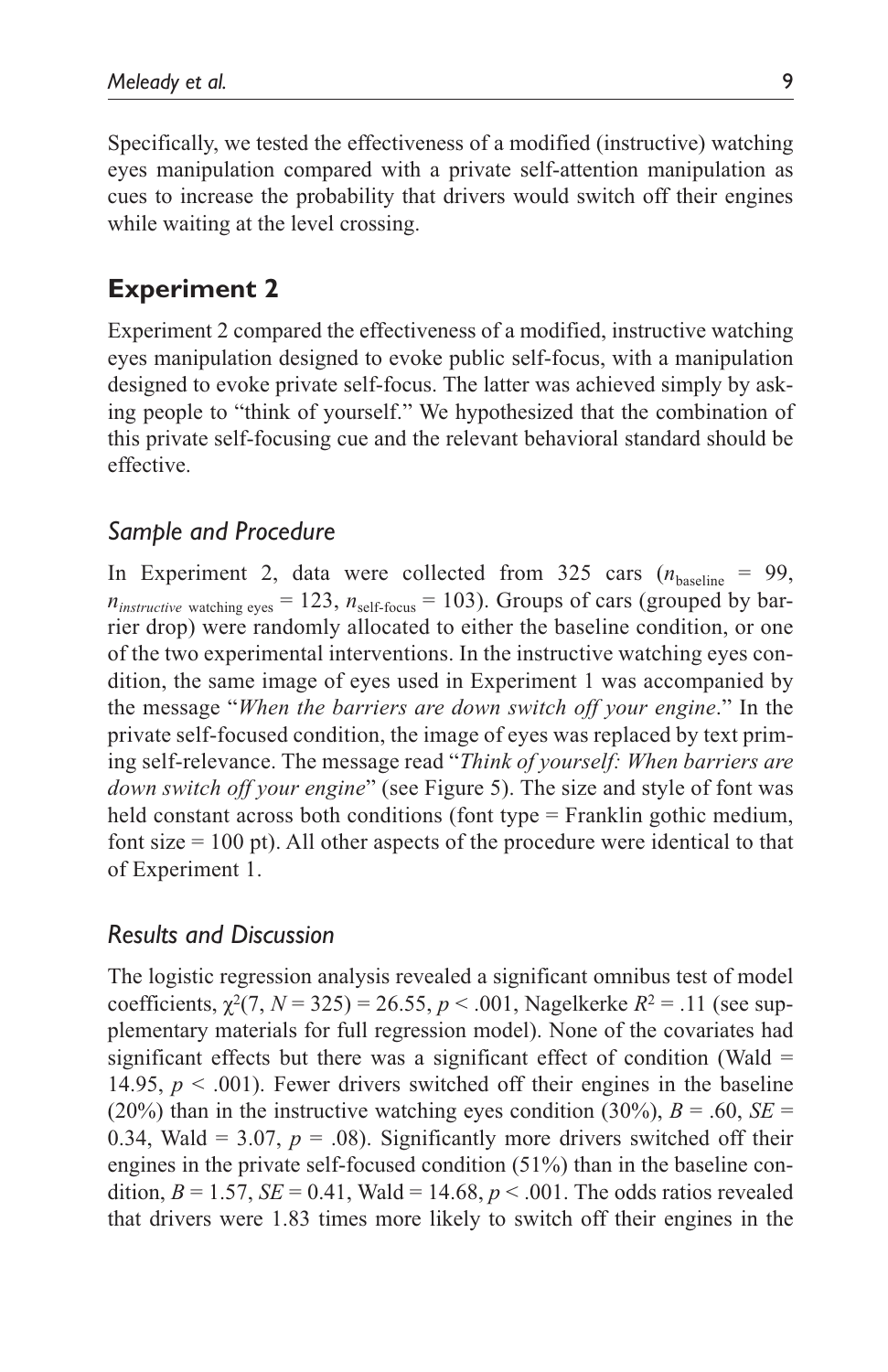

**Figure 5.** "Instructive Watching Eyes" and "Private Self Focus" manipulations (Experiment 2).

instructive watching eyes condition, and 4.82 times more likely in the private self-focus condition than in the baseline condition (see Figure 6).

The results of Experiment 2 suggest that the most effective mechanism for encouraging drivers to turn off their ignition at a long wait stop was to cue a form of private self-focus, or self-surveillance. The inclusion of an explicit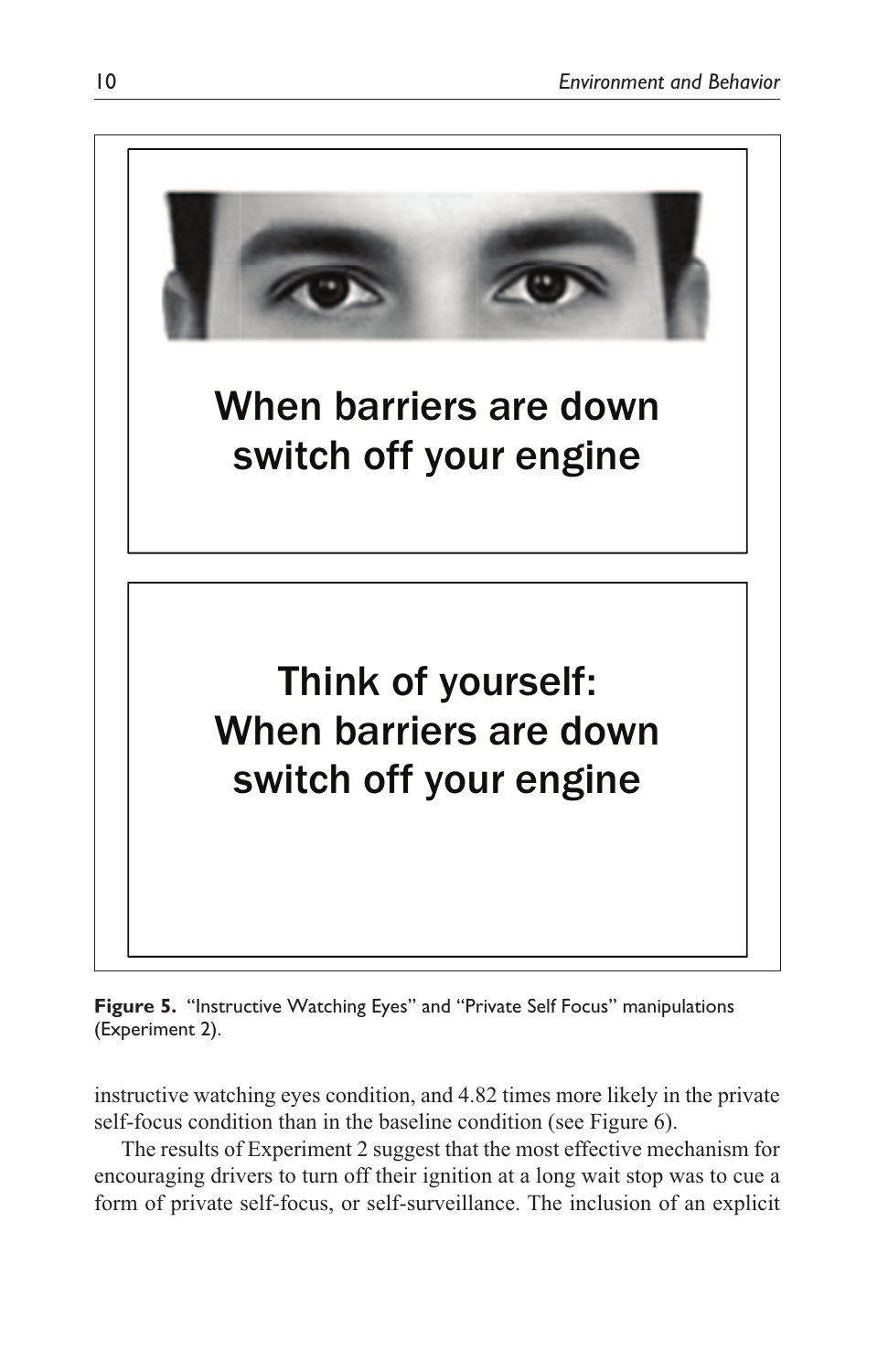

Figure 6. Results across Experiments 1 and 2.

behavioral instruction with external monitoring cues (watching eyes) did increase the level of behavioral change compared with Experiment 1, but cueing private self-focus was substantially more effective.

## **General Discussion**

This research has revealed four important findings using a real-world test of a highly consequential behavior. We wanted to know how to persuade drivers to switch off their ignition in a situation in which they would potentially, collectively, and substantially pollute the atmosphere of a large number of residents and pedestrians. The destructive behavior in this case lasts, on average, for 2 min, many times per day. Any reduction of this behavior, therefore, has clear benefits for all.

First, the mere presence of a sign about air quality has suboptimal impact. Planners at local and national levels use such signs to encourage better driver behavior. However, without clear evidence of whether and when these messages instigate self-regulatory action, their impact may be far less than could be achieved. In our data, baseline behavior in the presence of the Council sign showed that only 20% to 25% of motorists routinely switched off their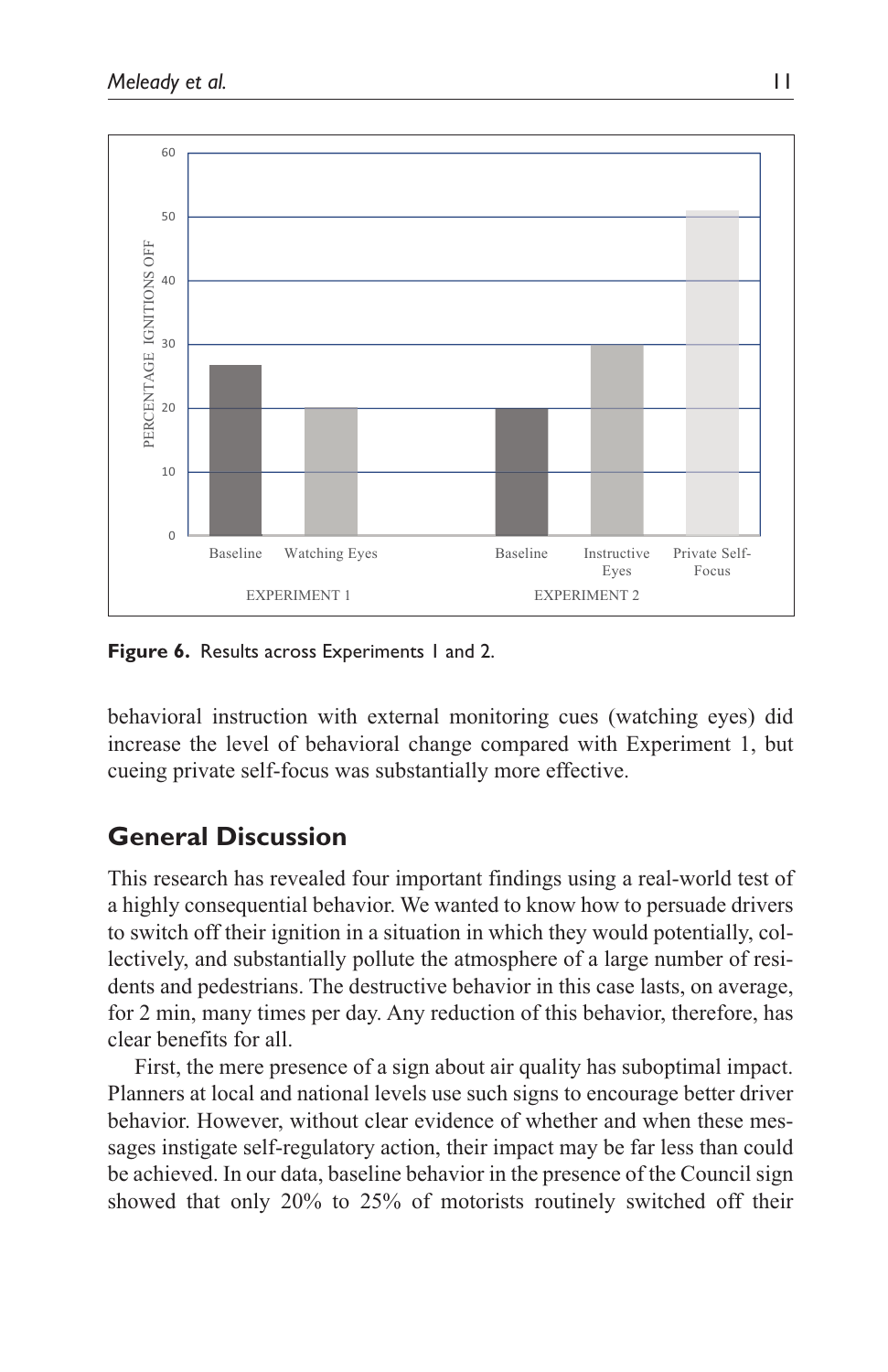ignition when the barriers were down. Some proportion of these will have included vehicles with start–stop systems that did not necessarily require active decisions by drivers.

Second, the presence of "watching eyes" in this context was not sufficient to increase compliance, and indeed, the trend was that compliance was suppressed rather than elevated. However, as we predicted based on self-regulation theory, the watching eyes had a slightly positive effect when presented in conjunction with an explicit behavioral standard (instruction). Even so, the improvement was statistically marginal.

Third, and more important, we showed that the most effective mechanism for encouraging drivers to turn off their ignitions was to induce private self-focus (i.e., self-focus that does not evoke reputational concern). The private self-focus condition had a larger effect than the public selffocus (watching eyes) conditions. This is an important finding because it highlights that, without a clear opportunity to convey reputational information to others, the presence of surveillance cues may distract individuals from complying with requests by inducing uncertainty or evaluation apprehension (Abrams & Manstead, 1981; Carver & Scheier, 1982). These findings reinforce the importance of engaging the self in behavior change, but beyond this suggest that when behavior is not easily publicly observable, it may be most effective to stimulate private rather than public self-focus. Effects may also be related to the different cognitive systems engaged by the interventions. Watching eyes are regarded as an implicit reputational cue, activating automatic, subconscious processing (Burnham & Hare, 2007; Fehr & Schneider, 2009; Haley & Fessler, 2005). The private selffocus instructions, however, prompted a conscious reflection ("think of yourself") to encourage drivers to switch off their engines. It may be that while the watching eyes intervention implicitly triggers self-awareness, the private self-focus instructions trigger more conscious self-referential processing of the behavioral instructions.

Finally, it is important to note that these effects were not dependent on the presence or absence of other cues that might have demanded drivers' attention or influenced their decisions to leave their engines running, such as the weather conditions, the presence of passengers, or time of day. The impact of the private self-focus manipulation was to more than double the proportion of drivers who switched off their engines, to 50%. If comparable theory-based interventions were to be implemented in comparable situations in other cities and countries, the potential contribution to reducing air pollution, improving short- and long-term health, and reducing effects on global warming could be substantial.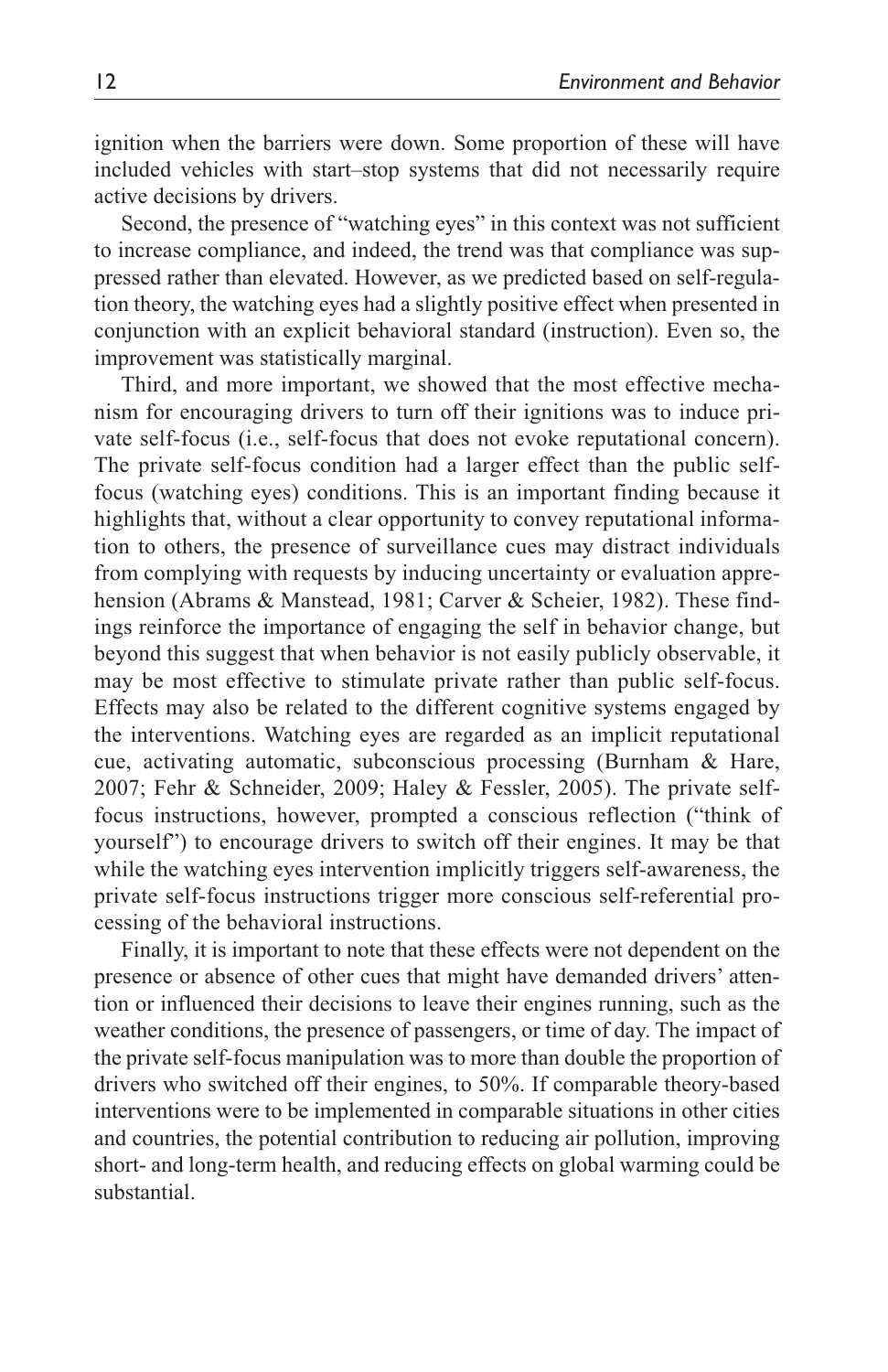### *Limitations*

There are some limitations to this research that should be noted. First, because our experiments were conducted in the field, we do not have a measure of whether drivers actually attended to the sign or not. Indeed, it is possible that when the level-crossing barriers are down and drivers must stop, their attention would be captured elsewhere. However, the fact that we found a significant effect of our intervention signs, and indeed a difference between two different variants of the message, suggests that they can have a discernable benefit even if not all drivers attended to the sign.

A number of methodological factors may also explain the small effects observed in the watching eyes conditions. First, the intervention was displayed in the form of a fixed location sign that participants drove past on their approach to the level crossing. Because the watching eyes effect relies on activating the perception of being observed, it could be argued that watching eyes may cease to influence behavior when perceivers are no longer within their gaze. Indeed, findings from Nettle and colleagues (2012) suggest that the principal effect of signs featuring watching eyes may be to displace offending from the immediate vicinity; reductions in bicycle thefts in experimental locations were accompanied by an almost exact increase in surrounding areas. If signs featuring images of watching eyes suggest surveillance only of that specific location, then a sign that remains visible to all drivers while queuing at the level crossing may prove more effective.

Second, driver behavior was measured by a research assistant who walked along the sidewalk recording whether each vehicle's engine was turned on or off. Every effort was made to ensure that measurements were taken discreetly, but it is conceivable that the presence of the researcher somehow impeded the impact of the watching eyes. The same could be said, but seemed less likely, because of the presence of pedestrians in the environment who, while helping to mask the presence of a researcher, could potentially also observe drivers' behavior. However, this would only be true of the first few pedestrians who were still walking toward drivers (away from the barriers) as the barriers dropped. Most pedestrians, during the period the barriers were down, were facing away from drivers (toward the barriers), and were looking for an approaching train. It is not known whether a static image of watching eyes is more or less likely to activate reputational concern than transitory and moving people, some of whom might glance in a driver's direction. It could be argued that, in the presence of real potential observers, the effects of the images of eyes may become either more or less important. A real person is presumably a much stronger cue of social observation than an artificial image. Indeed, the usual pattern of results is for watching eyes interventions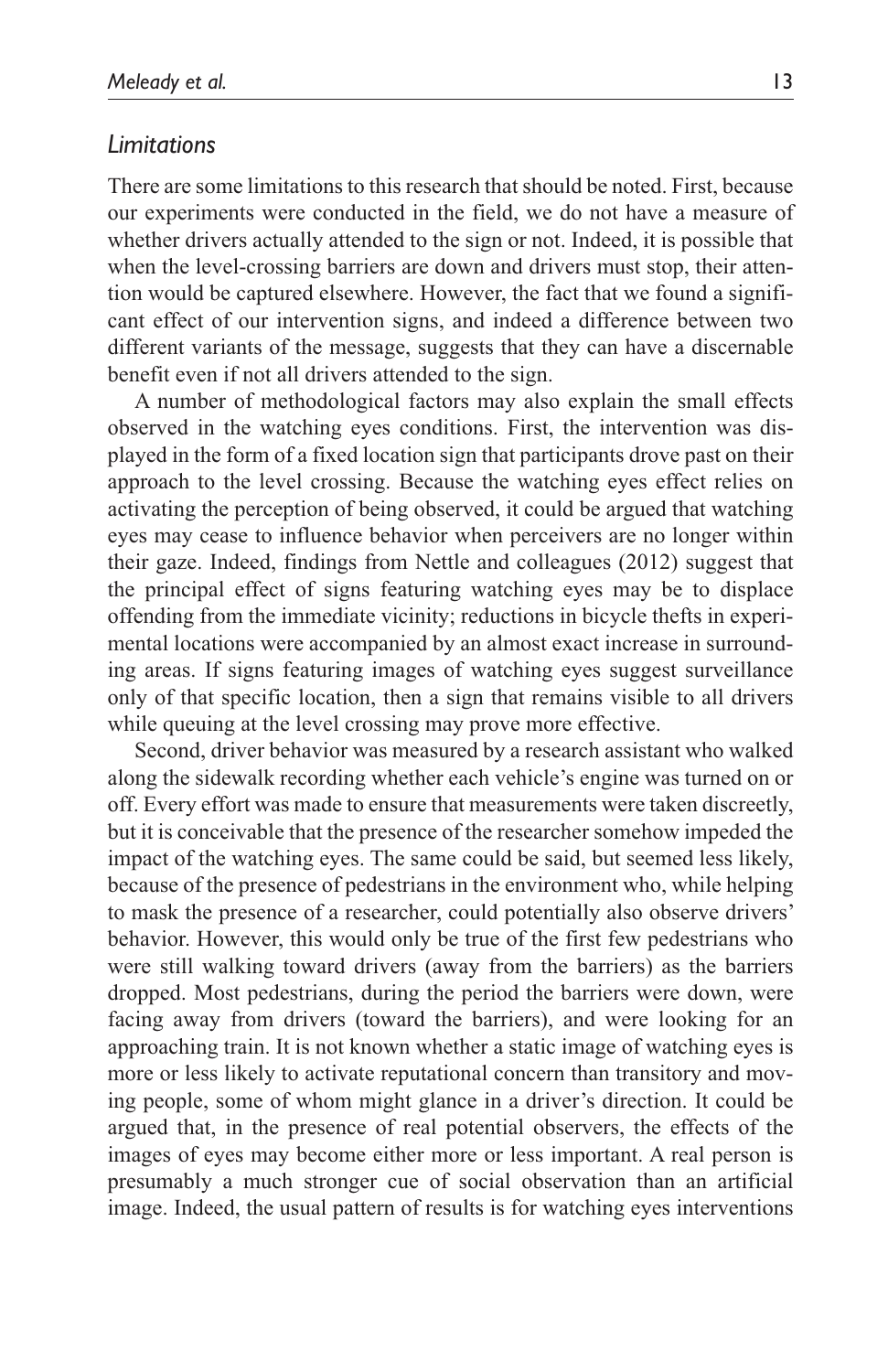to be maximally effective when there are less people in the immediate vicinity (Ekström, 2012; Ernest-Jones et al., 2011; Powell et al., 2012). That being said, Bateson and colleagues (2013) recently found evidence of a nonmonotonic relationship in which watching eyes intervention was also effective when the environment was very crowded and, thus, the social attention paid to any particular individual is low.

Finally, it may be fruitful for future research to test an intervention that pairs a watching eyes cue with private self-focus instructions. In the present investigation, we tested the effects of both interventions independently, but never in combination. If we assume that the watching eyes intervention works by activating a sense of external surveillance, and the private self-focus intervention works by activating a sense of internal self-surveillance, then it may be more effective still to use both cues in conjunction. Future research should consider whether both types of behavioral cues may have additive effects, thereby bolstering behavioral change above the rates observed in the present investigation.

### **Acknowledgments**

We acknowledge research assistance with data collection or coding from Andrew Henson, Becky Kent, Nicole Knight-Stevenson, Claire Powell, Kiran Purewal, Sophie Razzel, John Sabo, Estefanea Santos, and Hannah Swift and members of GroupLab.

### **Declaration of Conflicting Interests**

The author(s) declared no potential conflicts of interest with respect to the research, authorship, and/or publication of this article.

## **Funding**

The author(s) disclosed receipt of the following financial support for the research, authorship, and/or publication of this article: The research was supported by the Economic and Social Research Council [ES/J500148/1]. Data were collected whilst all authors were at the University of Kent.

### **Notes**

1. As a result of pilot work, the decision was taken not to analyze the behavior of drivers of buses, taxis, trucks and delivery vehicles, or motorcycles. We learnt that the bus company in the city already instructs drivers to switch off their engines while waiting at the level crossing. As the drivers' behavior is under their manager's control, it seemed neither reasonable nor sensible to include them in the sample. For truck and delivery vans, as well as motorcycles, we were unsure of their vision of the intervention sign. Drivers of trucks and delivery vans are at a different height to car drivers and, thus, our signs were below their eye level.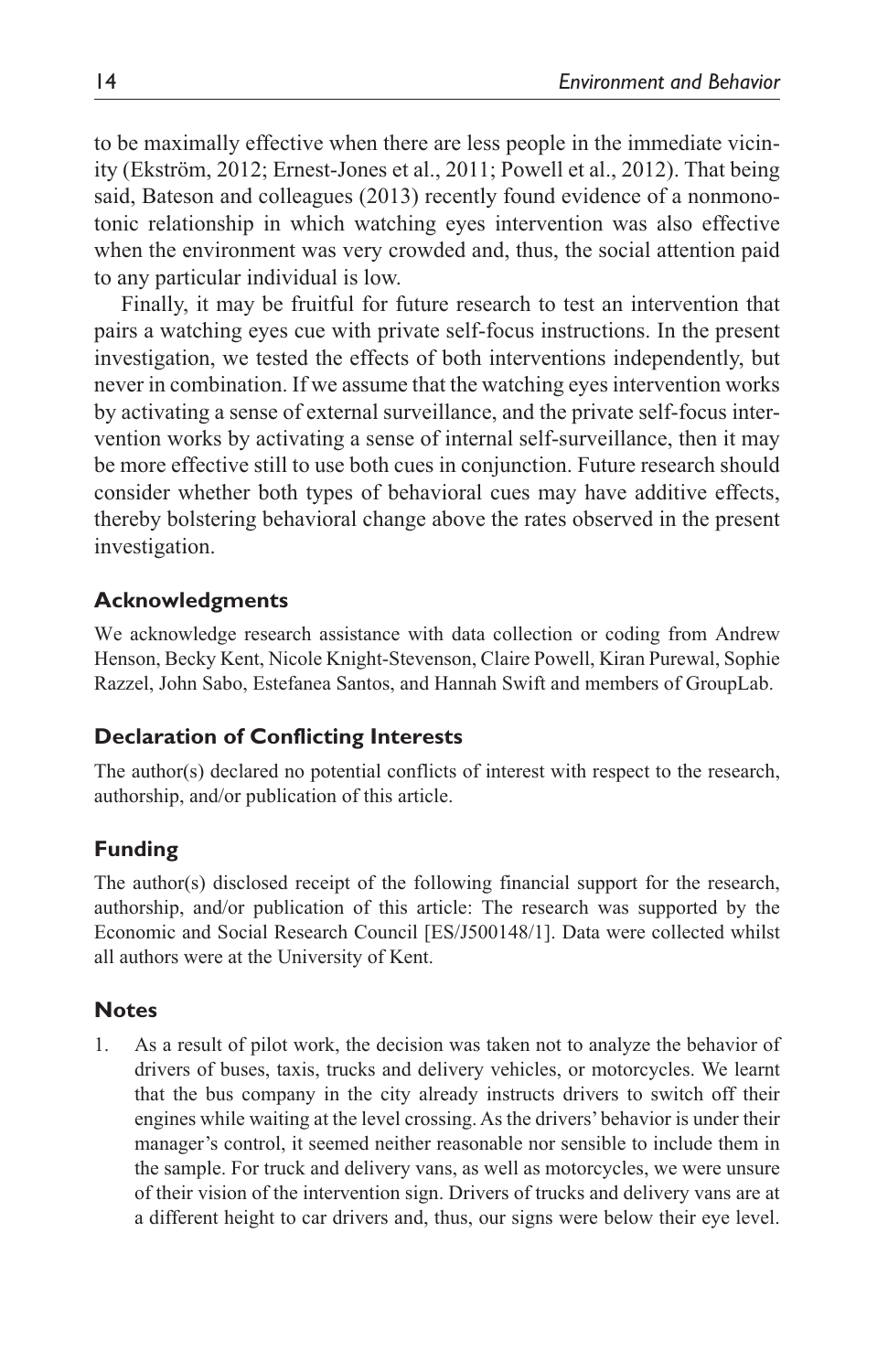Motorcyclists meanwhile, tended to approach the level crossing on the inside (center line) rather than the outside of the road and so, their view of the sign would tend to be obscured by other traffic (see Figure 1). Finally, discussions with taxi drivers indicated that drivers need to keep their engines running to maintain heating/air conditioning and communications systems. For this reason, we deemed that we could not directly compare their behavior with that of car drivers.

2. Data are available on request from the corresponding author. A sensitivity test conducted with GPower software (Faul, Erdfelder, Lang, & Buchner, 2007) showed that, assuming a baseline proportion of cars turning their engines off of .25, Experiment 1 had .85 power to detect a difference of at least .20 (i.e., from 25%-45% switch off).

#### **References**

- Abrams, D., & Manstead, A. (1981). A test of theories of social facilitation using a musical task. *British Journal of Social Psychology*, *20*, 271-278. doi:10.1111/j.2044-8309.1981.tb00497.x
- Bateson, M., Callow, L., Holmes, J. R., Redmond Roche, M. L., & Nettle, D. (2013). Do images of "watching eyes" induce behavior that is more pro-social or more normative? A field experiment on littering. *PLoS ONE*, *8*, e82055. doi:10.1371/ journal.pone.0082055
- Bateson, M., Nettle, D., & Roberts, G. (2006). Cues of being watched enhance cooperation in a real-world setting. *Biology Letters*, *2*, 412-414. doi:10.1098/ rsbl.2006.0509
- Burnham, T., & Hare, B. (2007). Engineering human cooperation: Does involuntary neural activation increase public goods contribution? *Human Nature*, *18*, 88-108. doi:10.1007/s12110-007-9012-2
- Carbon, C. C., & Hesslinger, V. M. (2011). Bateson et al.'s (2006) cues-of-beingwatched paradigm revisited. *Swiss Journal of Psychology*, *70*, 203-210. doi:10.1024/1421-0185/a000058
- Carver, C. S., & Scheier, M. F. (1982). Control theory: A useful conceptual framework for personality–social, clinical, and health psychology. *Psychological Bulletin*, *92*, 111-135. doi:10.1037/0033-2909.92.1.111
- Dolan, P., Hallsworth, M., Halpern, D., King, D., Metcalfe, R., & Vlaev, I. (2012). Influencing behavior: The mindspace way. *Journal of Economic Psychology*, *33*, 264-277. doi:10.1016/j.joep.2011.10.00
- Ekström, M. (2012). Do watching eyes affect charitable giving? Evidence from a field experiment. *Experimental Economics*, *15*, 530-546. doi:10.1007/s10683- 011-9312-6
- Energy Savings Trust. (2016). *Driving advice*. Retrieved from [http://www.energysav](http://www.energysavingtrust.org.uk/travel/driving-advice)[ingtrust.org.uk/travel/driving-advice](http://www.energysavingtrust.org.uk/travel/driving-advice)
- Ernest-Jones, M., Nettle, D., & Bateson, M. (2011). Effects of eye images on everyday cooperative behavior: A field experiment. *Evolution and Human Behavior*, *32*, 172-178. doi:10.1016/j.evolhumbehav.2010.10.006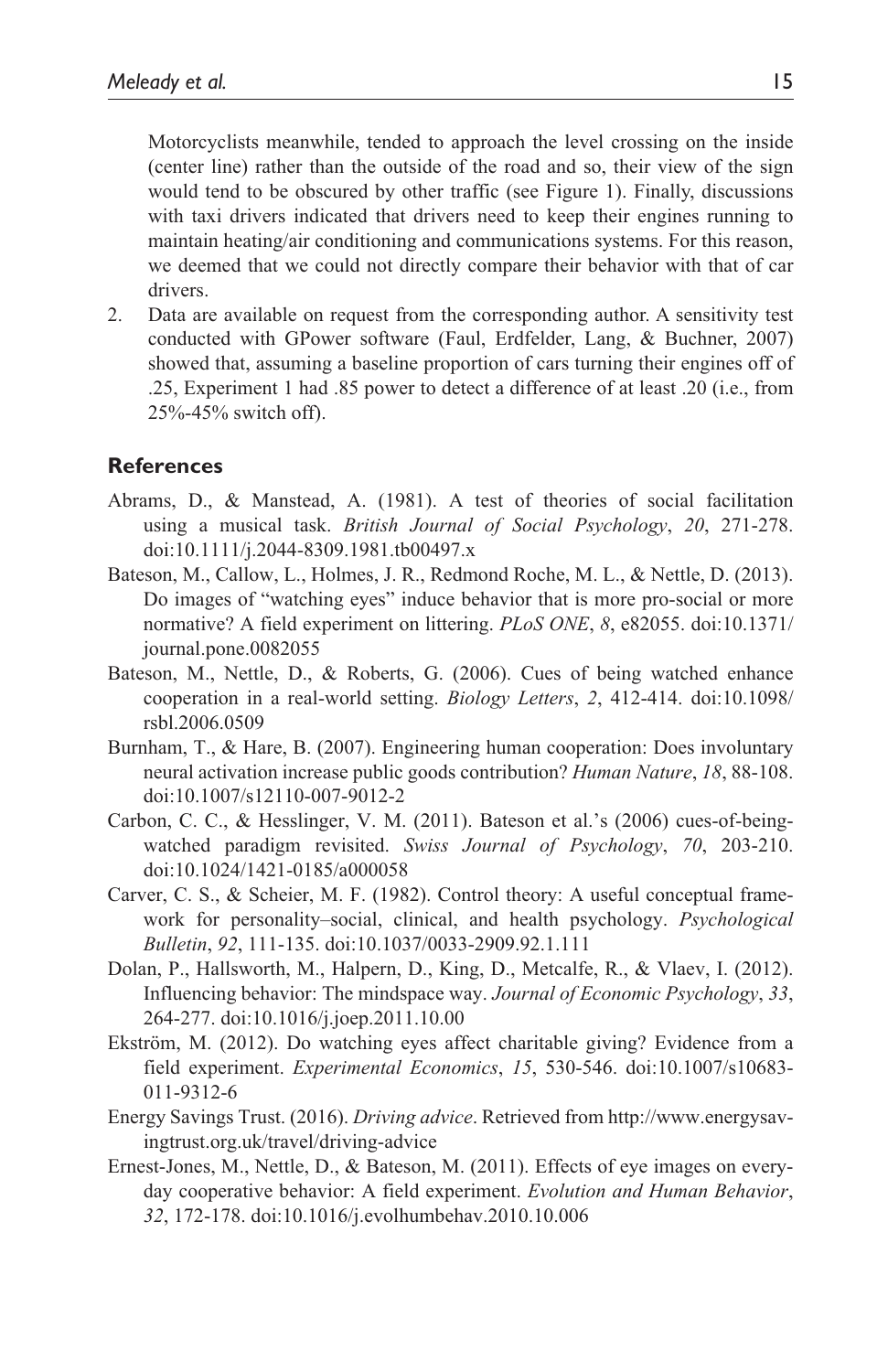- European Commission. (2014). *Air quality standards*. Retrieved from [http://ec.europa.](http://ec.europa.eu/environment/air/quality/standards.htm) [eu/environment/air/quality/standards.htm](http://ec.europa.eu/environment/air/quality/standards.htm)
- Faul, F., Erdfelder, E., Lang, A.-G., & Buchner, A. (2007). G\*Power 3: A flexible statistical power analysis program for social, behavioral, and biomedical sciences. *Behavior Research Methods*, *39*, 175-191. doi:10.3758/BF03193146
- Fehr, E., & Schneider, F. (2009). Eyes are on us, but nobody cares: Are eye cues relevant for strong reciprocity? *Proceedings of the Royal Society B*, *277*, 1315-1323. doi:10.1098/rspb.2009.1900
- Francey, D., & Bergmuller, R. (2012). Images of eyes enhance investments in a real life public good. *PLoS ONE*, *7*, e37397. doi:10.1371/journal.pone.0037397
- Haley, K. J., & Fessler, D. M. T. (2005). Nobody's watching? Subtle cues affect generosity in an anonymous economic game. *Evolution and Human Behavior*, *26*, 245-256. doi:10.1016/j.evolhumbehav.2005.01.002
- McNees, M. P., Egli, D. S., Marshall, R. S., Schnelle, J. F., & Risley, T. R. (1976). Shoplifting prevention: Providing information through signs. *Journal of Applied Behavior Analysis*, *9*, 399-405. doi:10.1901/jaba.1976.9-399
- Medway Council. (2013). *Kent and Medway air quality monitoring network, annual review 2012*. Retrieved from [http://www.kentair.org.uk/documents/](http://www.kentair.org.uk/documents/KMAQMN_2012%20Annual_Report_Final_Issue_1.pdf) [KMAQMN\\_2012%20Annual\\_Report\\_Final\\_Issue\\_1.pdf](http://www.kentair.org.uk/documents/KMAQMN_2012%20Annual_Report_Final_Issue_1.pdf)
- Nettle, D., Nott, K., & Bateson, M. (2012). "Cycle thieves, we are watching you:" Impact of simple signage intervention against bicycle theft. *PLoS ONE*, *7*, e51738. doi:10.1371/journal.pone.0051738
- Northover, S. B., Pedersen, W. C., Cohen, A. B., & Andrews, P. W. (2016). Artificial surveillance cues do not increase generosity: Two meta-analyses. *Evolution and Human Behavior*, *38*, 144-153. doi:10.1016/j.evolhumbehav.2016.07.001.
- Pfattheicher, S., & Keller, J. (2015). The watching eyes phenomenon: The role of a sense of being seen and public self-awareness. *European Journal of Social Psychology*, *45*, 560-566. doi:10.1002/ejsp.2122
- Powell, K. L., Roberts, G., & Nettle, D. (2012). Eyes images increase charitable donations: Evidence from an opportunistic field experiment in a supermarket. *Ethology*, *118*, 1-6. doi:10.1111/eth.12011
- Rigdon, M., Ishii, K., Watabe, M., & Kitayama, S. (2009). Minimal social cues in the dictator game. *Journal of Economic Psychology*, *30*, 358-367. doi:10.1016/j. joep.2009.02.002
- Shancita, I., Masjuki, H. H., Kalam, M. A., Rizwanul Fattah, I. M., Rashed, M. M., & Rashedul, H. K. (2014). A review of idling reduction strategies to improve fuel economy and reduce exhaust emission of transport vehicles. *Energy Conversion and Management*, *88*, 794-807. doi:10.1016/j.enconman.2014.09.036
- Thaler, R. H., & Sunstein, C. R. (2008). *Nudge: Improving decisions about health, wealth and happiness*. New Haven, CT: Yale University Press.
- Thurber, S., & Snow, M. (1980). Signs may prompt antisocial behavior. *The Journal of Social Psychology*, *112*, 309-310. doi:10.1080/00224545.1980.9924336
- Transport for London. (2012). *Switch off your engine*. Retrieved from [https://tfl.gov.](https://tfl.gov.uk/tfl-templates/switch-off-engine/switch-off-your-engine-infographic.pdf) [uk/tfl-templates/switch-off-engine/switch-off-your-engine-infographic.pdf](https://tfl.gov.uk/tfl-templates/switch-off-engine/switch-off-your-engine-infographic.pdf)